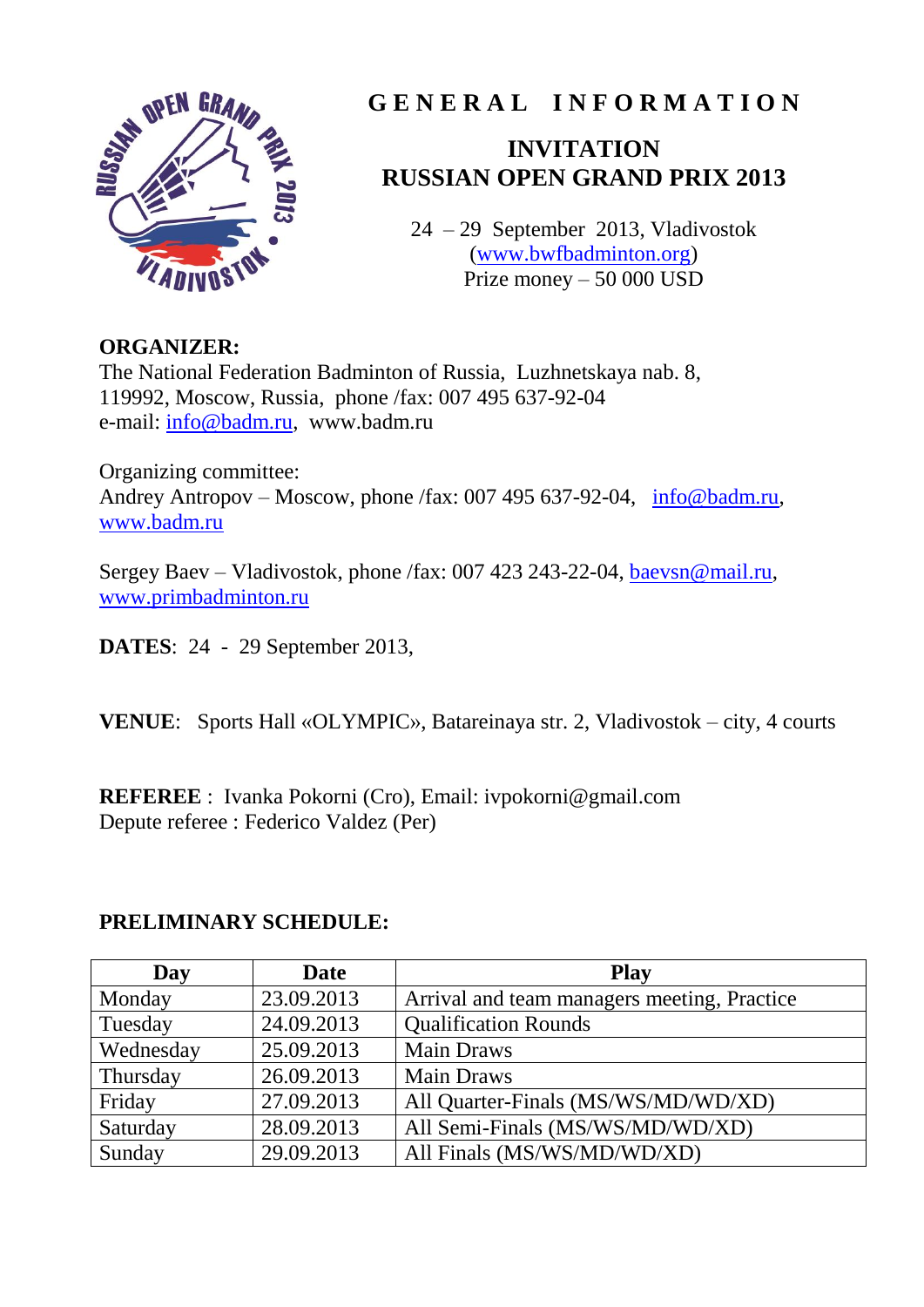**ENTRY MAXIMUM**: The maximum number of main draw entrants will be 64 in men's singles and 32 in all other events. Qualification matches will be played if required on Tuesday, September 24th. The Main draw will start on Wednesday September 25th, with finals on Sunday September 29.

| Event                | <b>Entries-Main Draw</b> | No. Of Entries $-$ |                 |
|----------------------|--------------------------|--------------------|-----------------|
|                      | Direct                   | Qualifiers         | Qualifying draw |
| Men's Singles        | 56                       |                    | 64              |
| Women's Singles      | 28                       |                    | 32              |
| Men's Doubles        | 28                       |                    | 32              |
| Women's Doubles      | 28                       |                    |                 |
| <b>Mixed Doubles</b> | 28                       |                    |                 |

#### **Entry DEADLINE: Tuesday August 27, 2013 at 23.59 hours BWF headquarters time, (+0800GMT Hours)**

BWF is implementing the Online Entry System for this tournament and we seek your cooperation to ensure all entries are submitted before the closing date. Member Associations are advised to log Russian Grand Prix Open 2013 at: **http://bwf.tournamentsoftware.com/sport/tournament.aspx?id=10EF1479- 143A-4A54-A2F9-5DD61FE53DC1** and submit the entries by Online.

The online entry page will immediately close on Tuesday August 27, 2013 at 23:59 hours BWF Headquarters time (+08:00h GMT) and you are required to submit the entries on time.

Late entries will not be accepted

No entry forms are required by Member Associations to submit by online entry. Entry forms is only for Russian players.

**INTERNATIONAL ENTRIES:** National associations should list their players according to strength on the online entry system.

## **RUSSIAN BADMINTON FEDERATION ENTRIES:**

All entries for Russian players should be sent to the National Badminton Federation of Russia by 26 August 2013. Phone /fax: 007 495 637-92-04, info@badm.ru, www.badm.ru Phone /fax: 007 423 243-22-04, baevsn@mail.ru, www.primbadminton.ru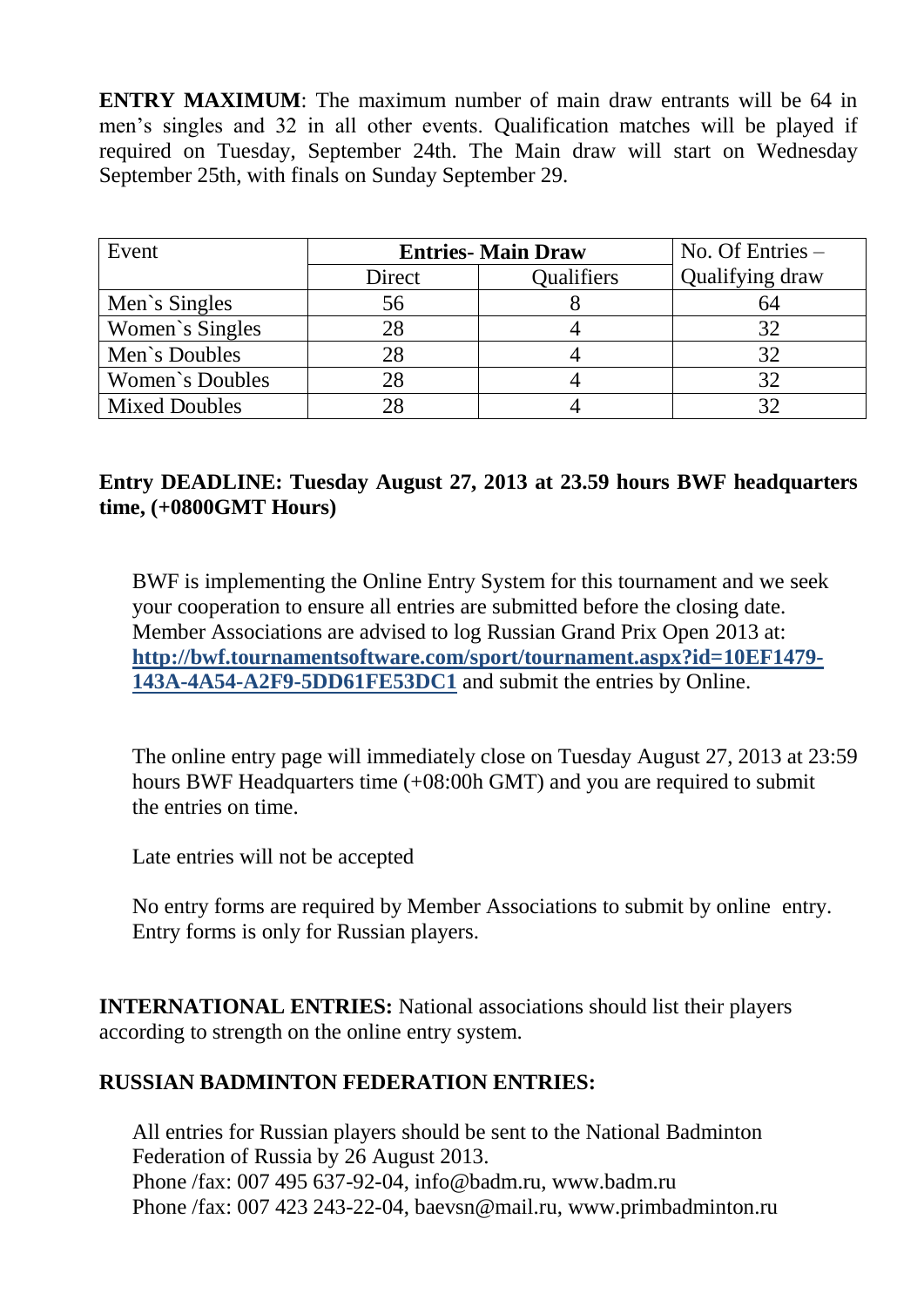#### **SEEDINGS AND DRAWS**

**Entries Close: Tuesday August 27, 2013 at 23.59 hours BWF headquarters time,(+0800GMT Hours )** World Ranking Date for M & Q: Thursday **August 29, 2013** M & Q Publish on BWF website: Friday **August 30, 2013** World Ranking Date for Seeding : Thursday **September 5, 2013** Seeding Publish on BWF website: Friday **September 6, 2013** Last Date of Withdrawal (without penalty): Sunday **September 8, 2013** Draw Date: Tuesday **September 10, 2013**

## **PRIZE MONEY:**

There will be \$50,000 in prize money at the Russian Open Grand Prix 2013. The prize money will be allocated in accordance with BWF rules governing Grand Prix events.

|        | Event        | Champion          | Runner-up         | Semi-finals       | <b>Quarter-</b><br>finals | Last 16          |
|--------|--------------|-------------------|-------------------|-------------------|---------------------------|------------------|
| $\ast$ | Men's        |                   |                   |                   |                           |                  |
|        | Single       | USD\$3,750        | <b>USD\$1,900</b> | <b>USD\$725</b>   | <b>USD\$300</b>           | <b>USD\$175</b>  |
| $\ast$ |              | (1)               | (1)               | (2)               | (4)                       | (8)              |
|        | Women's      |                   |                   |                   |                           |                  |
|        | Single       |                   |                   |                   |                           |                  |
|        | Men $\sin$ s |                   |                   |                   |                           |                  |
|        | Doubles      |                   |                   |                   |                           |                  |
| $**$   |              |                   |                   |                   |                           |                  |
|        | Women's      | <b>USD\$3,950</b> | <b>USD\$1900</b>  | <b>USD\$1,400</b> | <b>USD\$1450</b>          | <b>USD\$1500</b> |
| $**$   | Doubles      | (1)               | (1)               | (2)               | (4)                       | (8)              |
|        |              |                   |                   |                   |                           |                  |
| $**$   | Mixed        |                   |                   |                   |                           |                  |
|        | Doubles      |                   |                   |                   |                           |                  |

\*Per players \*\* Per Pair

## **SHUTTLECOCKS:**

The Yonex Aerosensa 50, S2 and 3 is the official shuttlecock for the Russian Open Grand Prix 2013 championship. Practice shuttlecocks will be available at minimal cost from the supplier at the competition venue.

## **CONDITIONS:**

Tournament will be held in full accordance with the BWF Rules, Competitions Regulations Grand Prix.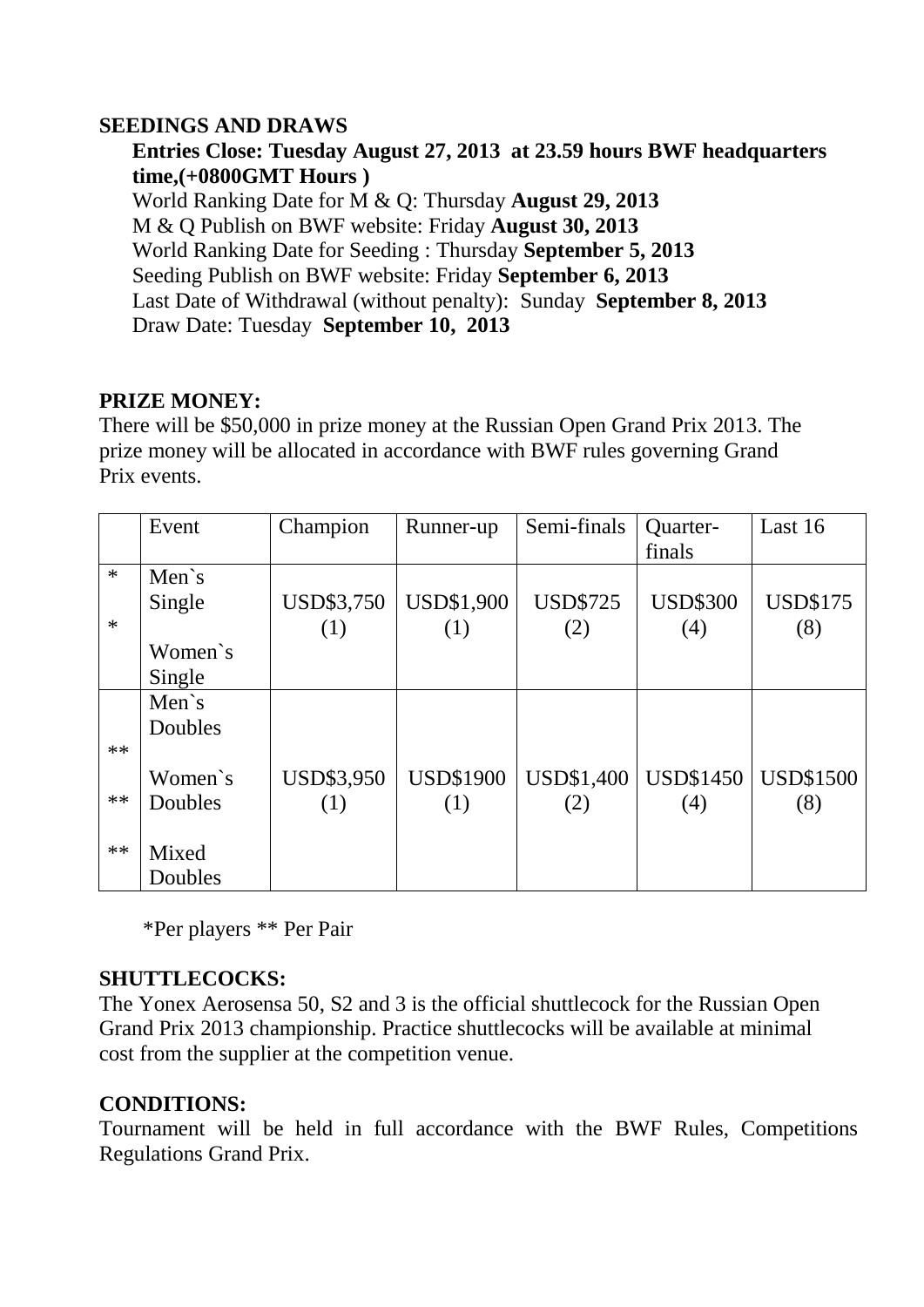**TEAM MANAGERS MEETING**: The Team managers' meeting will be held at the Vladivostok Hotel on Monday September 23, at 8:00 pm and Tuesday September 24, at 8:00 pm.

It is compulsory that all team managers must attend the team managers meeting. Failing to attend the meeting member associations will be fined as regulation Part III Section 1B, Appendix 11 "Offences and Penalties". Member Associations can make a request someone to represent them at the meeting as long as the Referee knows in advance that is acceptable.

#### **CLOTHING:**

Competitors are advised that clothing and advertising contained therein must conform to BWF regulations and Grand Prix Events regulations. The update version published on BWF website.

## **TRANSPORT:**

Transport will be provided between New Vladivostok international airport, railway station, Sea port. Transport between the official hotels and sport hall will also be provided.

## **VISA APPLICATION:**

All players and officials, who require visa to enter Russia should submit passport details in the prescribed form to email **baevsv@mail.ru** or fax +7 **423 243-22-04** by Saturday August 24, 2013. Please complete all required information, otherwise we will not able to issue the official invitation letter (for visa application)

## **TEAM ACCREDITATION:**

Please submit your players' and officials' passport size

**PHOTOGRAPHS** : in **soft copy** to **jpeg** at email **baevsn@mail.ru** not later than **September 10, 2013.** Team officials' names must be listed out in the prescribed form and also send to **baevsn@mail.ru** before **August 27, 2013.**

## **PRACTICE SESSIONS:**

The Organizing Committee will arrange a practice schedule according to the size and arrival time of each team. Practice sessions can be arranged on arrival upon request through the Tournament Secretariat and will be subject to court availability.

## **ACCOMODATION:**

The official hotel: «VLADIVOSTOK», 690090, Vladivostok, Naberezhnaya str. 10, Phone /fax: 007 423 241-19-41, 241-28-08, [Vladivostok@azimuthotels.ru,](mailto:Vladivostok@azimuthotels.ru) www. azimuthotels.ru